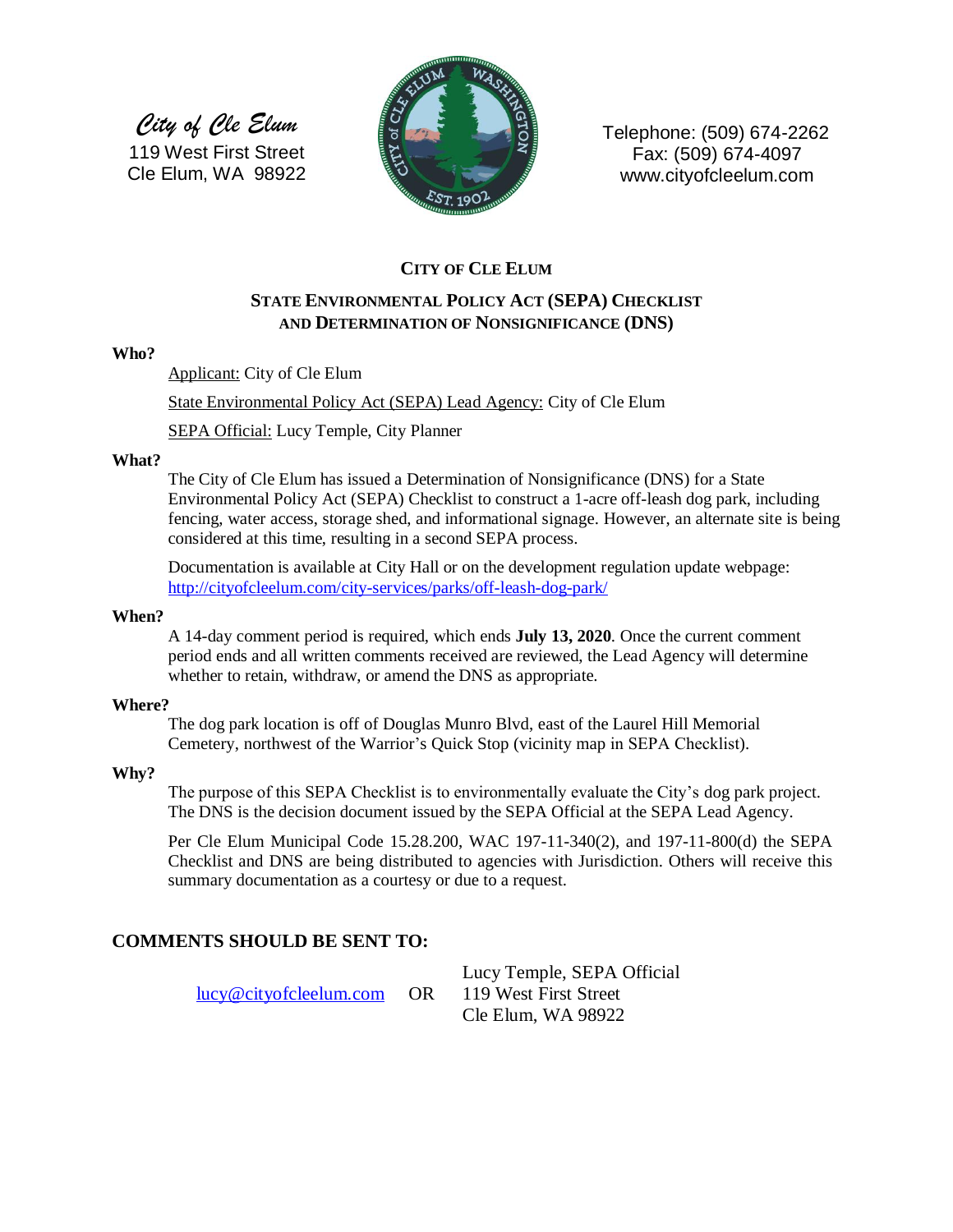

### **CITY OF CLE ELUM DETERMINATION OF NONSIGNIFICANCE (DNS) June 30, 2020**

#### **DESCRIPTION OF PROPOSAL:**

The City of Cle Elum has proposed to install a 1-acre fenced dog park, including fencing, water spigot, drinking fountain, and signage.

**PROPONENT:** City of Cle Elum

#### **LOCATION OF PROPOSAL:**

The park is located north of Douglas Munro Blvd, one block north of the westbound I-90 onramp, Lat 47.196747 / -120.957739

**LEAD AGENCY:** City of Cle Elum

#### **DETERMINATION:**

The lead agency for this proposal has determined that the proposal (SEP-2020-006 does not have a probable significant adverse impact on the environment. An environmental impact statement (EIS) is not required under RC[W 43.21C.030\(](http://app.leg.wa.gov/RCW/default.aspx?cite=43.21C.030)2)(c) and [WAC 197-11.](https://apps.leg.wa.gov/wac/default.aspx?cite=197-11) This decision was made after review of a completed SEPA environmental checklist and other information on file with the lead agency. The responsible official finds this information reasonably sufficient to evaluate the environmental impact of this proposal. This information is available to the public on the City's website at: [http://cityofcleelum.com/city](http://cityofcleelum.com/city-services/parks/off-leash-dog-park/)[services/parks/off-leash-dog-park/](http://cityofcleelum.com/city-services/parks/off-leash-dog-park/)

#### **ACTION:**

This DNS is issued under WAC  $197-11-340(2)(v)$  and [CEMC 15.28;](https://cleelum.municipal.codes/CEMC/15.28) the lead agency will not typically act on this proposal for 14 days from the date the DNS is signed.

**RESPONSIBLE OFFICIAL:** Lucy Temple **POSITION/TITLE:** City Planner **PHONE NUMBER:** (509) 674-2262

**ADDRESS:** 119 West First Street, Cle Elum, WA 98922 **EMAIL:** lucy@cityofcleelum.com

**DATE: June 30, 2020 Signature:** 

*Pursuant to CEMC 15.28.250 this DNS may be appealed by submitting specific factual objections in writing with a fee of \$550.00 to the Cle Elum City Council, 119 West First Street, Cle Elum, WA 98922.*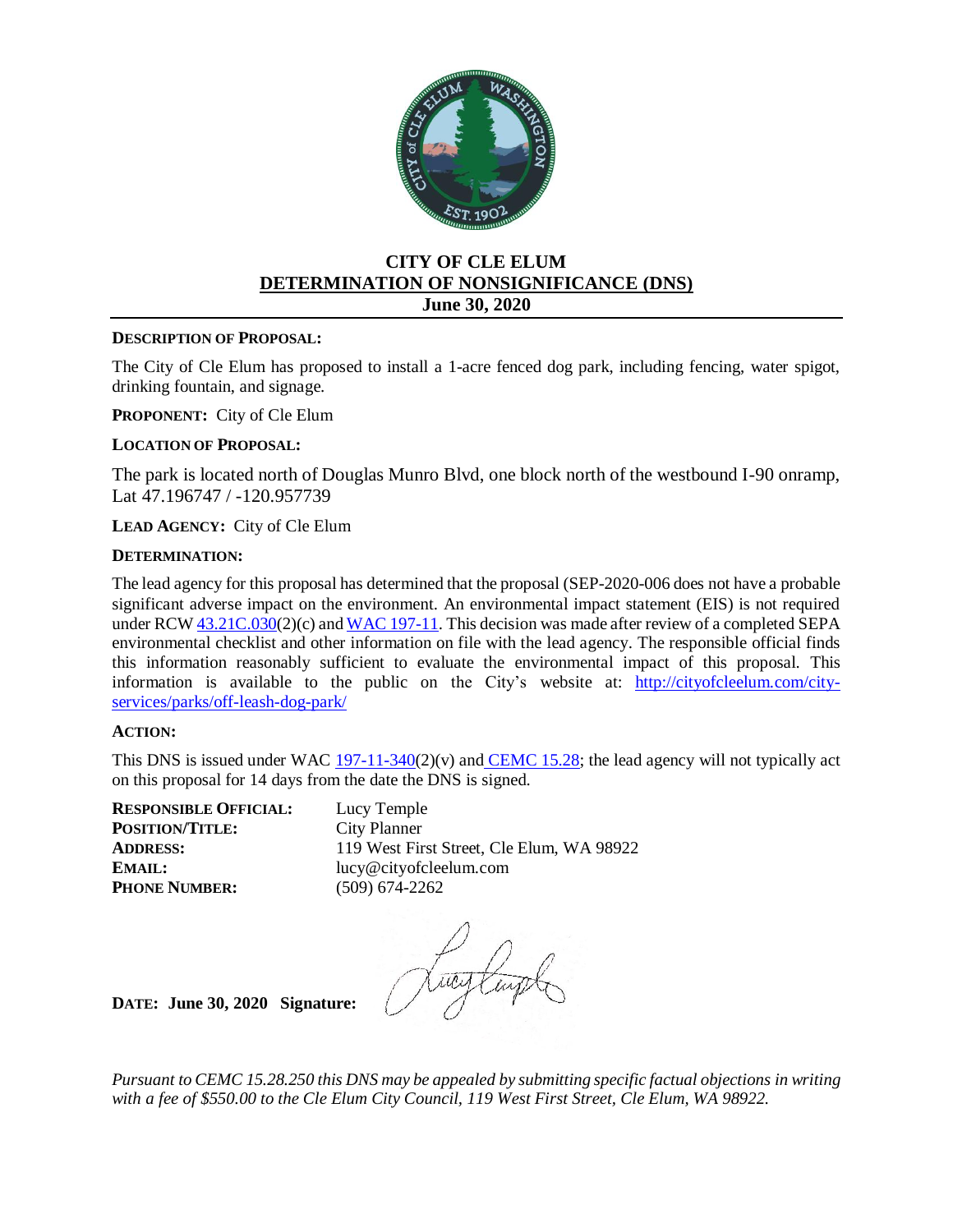# **[SEPA](https://ecology.wa.gov/Regulations-Permits/SEPA/Environmental-review/SEPA-guidance/Checklist-guidance) ENVIRONMENTAL CHECKLIST**

*Purpose of checklist:* Governmental agencies use this checklist to help determine whether the environmental impacts of your proposal are significant. This information is also helpful to determine if available avoidance, minimization or compensatory mitigation measures will address the probable significant impacts or if an environmental impact statement will be prepared to further analyze the proposal.

## *Instructions for applicants:*

This environmental checklist asks you to describe some basic information about your proposal. Please answer each question accurately and carefully, to the best of your knowledge. You may need to consult with an agency specialist or private consultant for some questions. You may use "not applicable" or "does not apply" only when you can explain why it does not apply and not when the answer is unknown. You may also attach or incorporate by reference additional studies reports. Complete and accurate answers to these questions often avoid delays with the SEPA process as well as later in the decisionmaking process.

The checklist questions apply to all parts of your proposal, even if you plan to do them over a period of time or on different parcels of land. Attach any additional information that will help describe your proposal or its environmental effects. The agency to which you submit this checklist may ask you to explain your answers or provide additional information reasonably related to determining if there may be significant adverse impact.

## *Instructions for Lead Agencies:*

Please adjust the format of this template as needed. Additional information may be necessary to evaluate the existing environment, all interrelated aspects of the proposal and an analysis of adverse impacts. The checklist is considered the first but not necessarily the only source of information needed to make an adequate threshold determination. Once a threshold determination is made, the lead agency is responsible for the completeness and accuracy of the checklist and other supporting documents.

## *Use of checklist for nonproject proposals:*

For nonproject proposals (such as ordinances, regulations, plans and programs), complete the applicable parts of sections A and B plus the [SUPPLEMENTAL SHEET FOR NONPROJECT ACTIONS](#page-13-0) (part D). Please completely answer all questions that apply and note that the words "project," "applicant," and "property or site" should be read as "proposal," "proponent," and "affected geographic area," respectively. The lead agency may exclude (for non-projects) questions in Part B - Environmental Elements –that do not contribute meaningfully to the analysis of the proposal.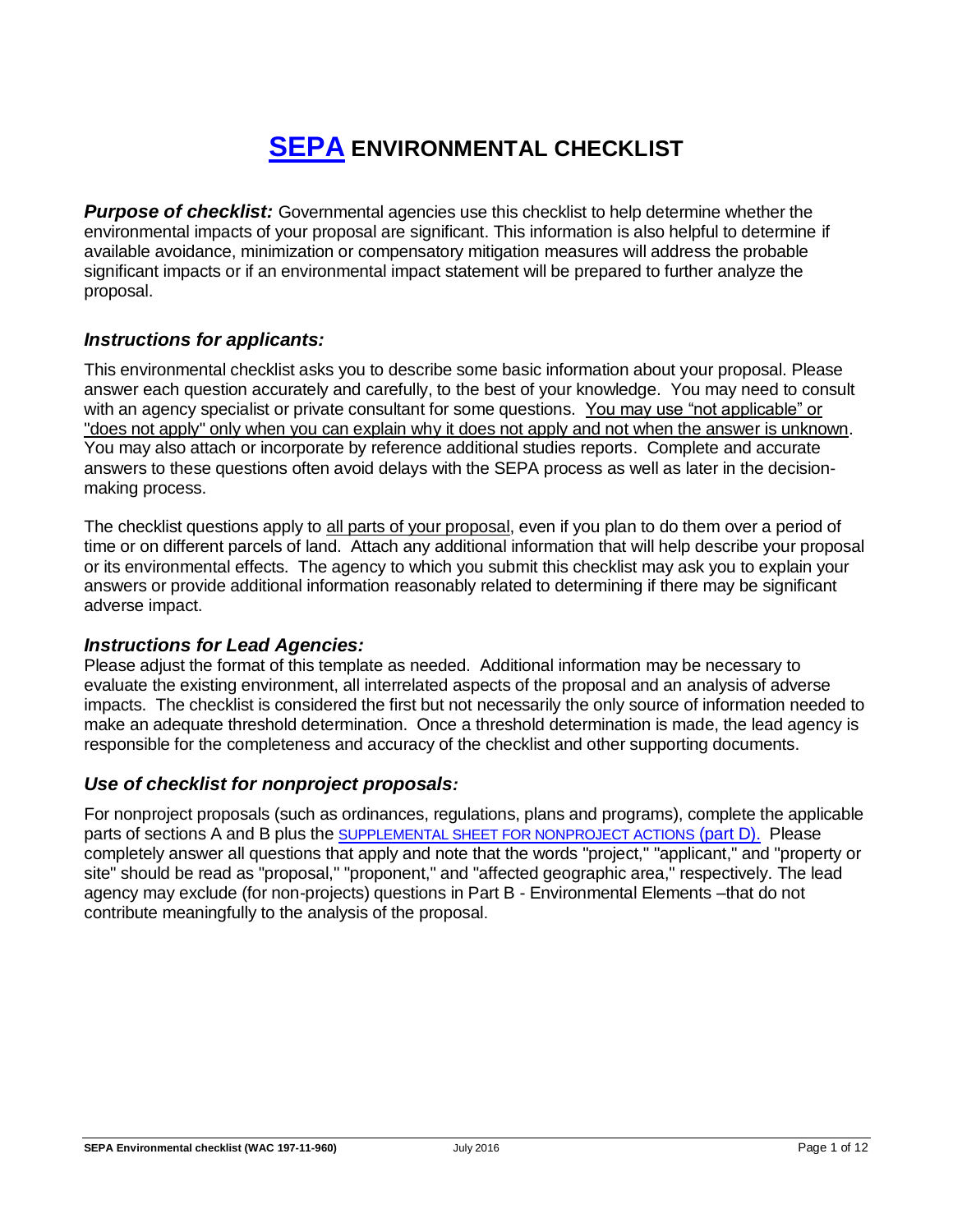## *A. Background* **[[HELP](https://ecology.wa.gov/Regulations-Permits/SEPA/Environmental-review/SEPA-guidance/SEPA-checklist-guidance/SEPA-Checklist-Section-A-Background)]**

**1. Name of proposed project, if applicable:**

Cle Elum Off-Leash Dog Park

**2. Name of applicant:**

City of Cle Elum

**3. Address and phone number of applicant and contact person:**

Lucy Temple, City Planner 119 West First Street, Cle Elum, WA 98922 509-674-2262

- **4. Date checklist prepared:** June 30, 2020
- **5. Agency requesting checklist:**

City of Cle Elum

**6. Proposed timing or schedule (including phasing, if applicable):**

Work will take place between July-September, 2020, and is anticipated to take 1-3 weeks.

**7. Do you have any plans for future additions, expansion, or further activity related to or connected with this proposal? If yes, explain.**

The entire site is approximately 2 acres. The current proposed park would be  $\sim$  1 acre. See site plan below.



- **8. List any environmental information you know about that has been prepared, or will be prepared, directly related to this proposal.**
	- This 2020 SEPA Checklist and DNS (City)
	- Cultural resources review (CWU)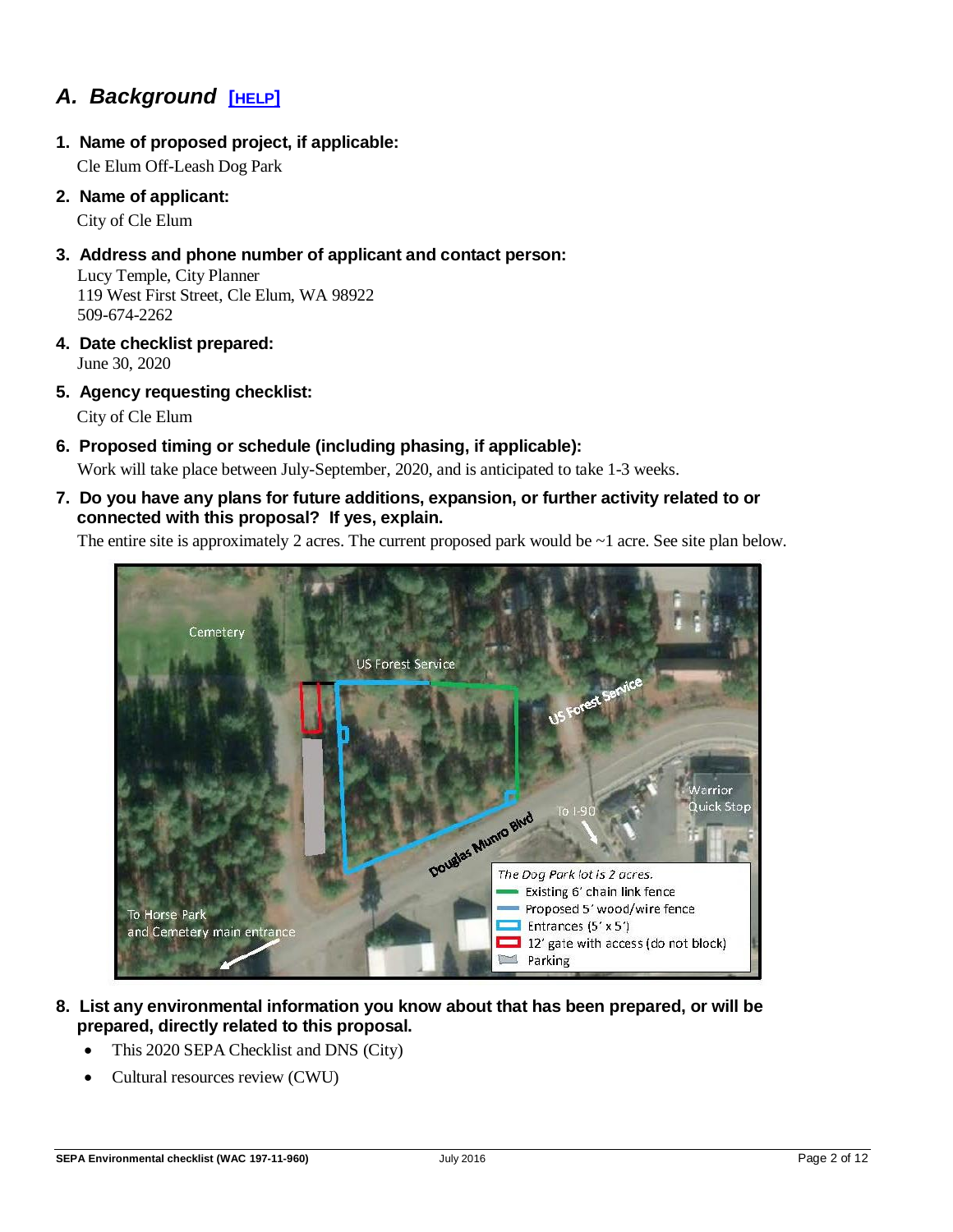- **9. Do you know whether applications are pending for governmental approvals of other proposals directly affecting the property covered by your proposal? If yes, explain.**
	- There are no other pending approvals.
- **10. List any government approvals or permits that will be needed for your proposal, if known.**
	- Concurrence from the WA State Department of Archaeology and Historic Preservations (DAHP) on cultural resources review.
- **11. Give brief, complete description of your proposal, including the proposed uses and the size of the project and site. There are several questions later in this checklist that ask you to describe certain aspects of your proposal. You do not need to repeat those answers on this page. (Lead agencies may modify this form to include additional specific information on project description.)**

The project will establish a 1 acre off-leash dog park on City-owned property. The project will include fencing, a frost-free hose bib, a small tool shed, and appropriate park signage. The park may also include benches, art, and dog-related amentities, such as you might find in a dog park. See site plan above.

**12. Location of the proposal. Give sufficient information for a person to understand the precise location of your proposed project, including a street address, if any, and section, township, and range, if known. If a proposal would occur over a range of area, provide the range or boundaries of the site(s). Provide a legal description, site plan, vicinity map, and topographic map, if reasonably available. While you should submit any plans required by the agency, you are not required to duplicate maps or detailed plans submitted with any permit applications related to this checklist.**

The park is located north of Douglas Munro Blvd, one block north of the westbound I-90 onramp, Lat 47.196747 / -120.957739. See map.

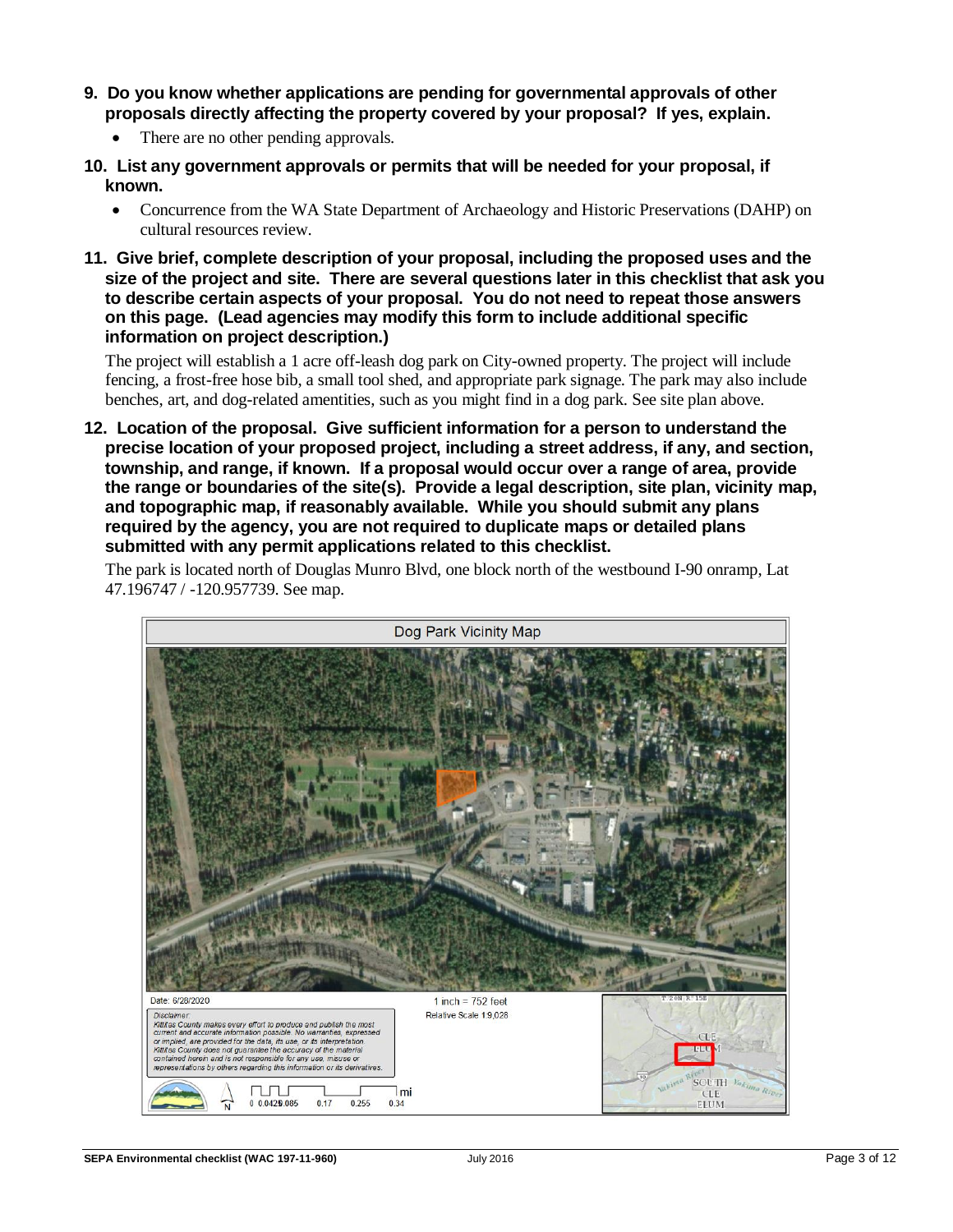## *B. Environmental Elements* [[HELP](https://ecology.wa.gov/Regulations-Permits/SEPA/Environmental-review/SEPA-guidance/SEPA-checklist-guidance/SEPA-Checklist-Section-B-Environmental-elements)]

- **1.** *EARTH*[\[help\]](https://ecology.wa.gov/Regulations-Permits/SEPA/Environmental-review/SEPA-guidance/SEPA-checklist-guidance/SEPA-Checklist-Section-B-Environmental-elements/Environmental-elements-Earth)
- **a. General description of the site:**

(circle one): **Flat**, rolling, hilly, steep slopes, mountainous, other \_\_\_\_\_\_\_\_\_\_\_\_

**b. What is the steepest slope on the site (approximate percent slope)?**

The Natural Resources Conservation Service (NRCS) soil survey shows 0-5% slopes over the entire area.

**c. What general types of soils are found on the site (for example, clay, sand, gravel, peat, muck)? If you know the classification of agricultural soils, specify them and note any agricultural land of long-term commercial significance and whether the proposal results in removing any of these soils.**

The NRCS Area of Interest tool reports 100% of the site to include Roslyn ashy sandy loam, 0-5% slopes.

**d. Are there surface indications or history of unstable soils in the immediate vicinity? If so, describe.**

The site does not have a history of unstable slopes.

**e. Describe the purpose, type, total area, and approximate quantities and total affected area of any filling, excavation, and grading proposed. Indicate source of fill.**

The site (approximately 1 acre) will be prepared for fencing by digging post holes (1.5 feet wide by 1.5-2 feet deep, filled with concrete). Where ground requires leveling for fence placement, material will be important as much as possible to avoid ground disturbance. A large pile of wood chips generated during recent firewising activities will be spread on the trail areas.

**f. Could erosion occur as a result of clearing, construction, or use? If so, generally describe.**

No erosion is expected. However, the City will adhere to the Department of Ecology's 2019 Stormwater Management Manual for Eastern Washington.

**g. About what percent of the site will be covered with impervious surfaces after project construction (for example, asphalt or buildings)?**

The only portion of the project that includes impervious surfacing would be a small tool shed.

**h. Proposed measures to reduce or control erosion, or other impacts to the earth, if any:** Site development will follow the Stormwater Management Manual for Eastern Washington, as approved by the WA State Department of Ecology.

#### *2. AIR*[\[help\]](https://ecology.wa.gov/Regulations-Permits/SEPA/Environmental-review/SEPA-guidance/SEPA-checklist-guidance/SEPA-Checklist-Section-B-Environmental-elements/Environmental-elements-Air)

**a. What types of emissions to the air would result from the proposal during construction, operation, and maintenance when the project is completed? If any, generally describe and give approximate quantities if known.**

Fence installation will follow Ecology's Stormwater Management Manual for Eastern Washington and employ any necessary and applicable Best Management Practices (BMPs), such as using regular site watering to prevent fugitive dust from leaving the site.

**b. Are there any off-site sources of emissions or odor that may affect your proposal? If so, generally describe.**

No off-site sources of emissions will affect the proposal.

**c. Proposed measures to reduce or control emissions or other impacts to air, if any:**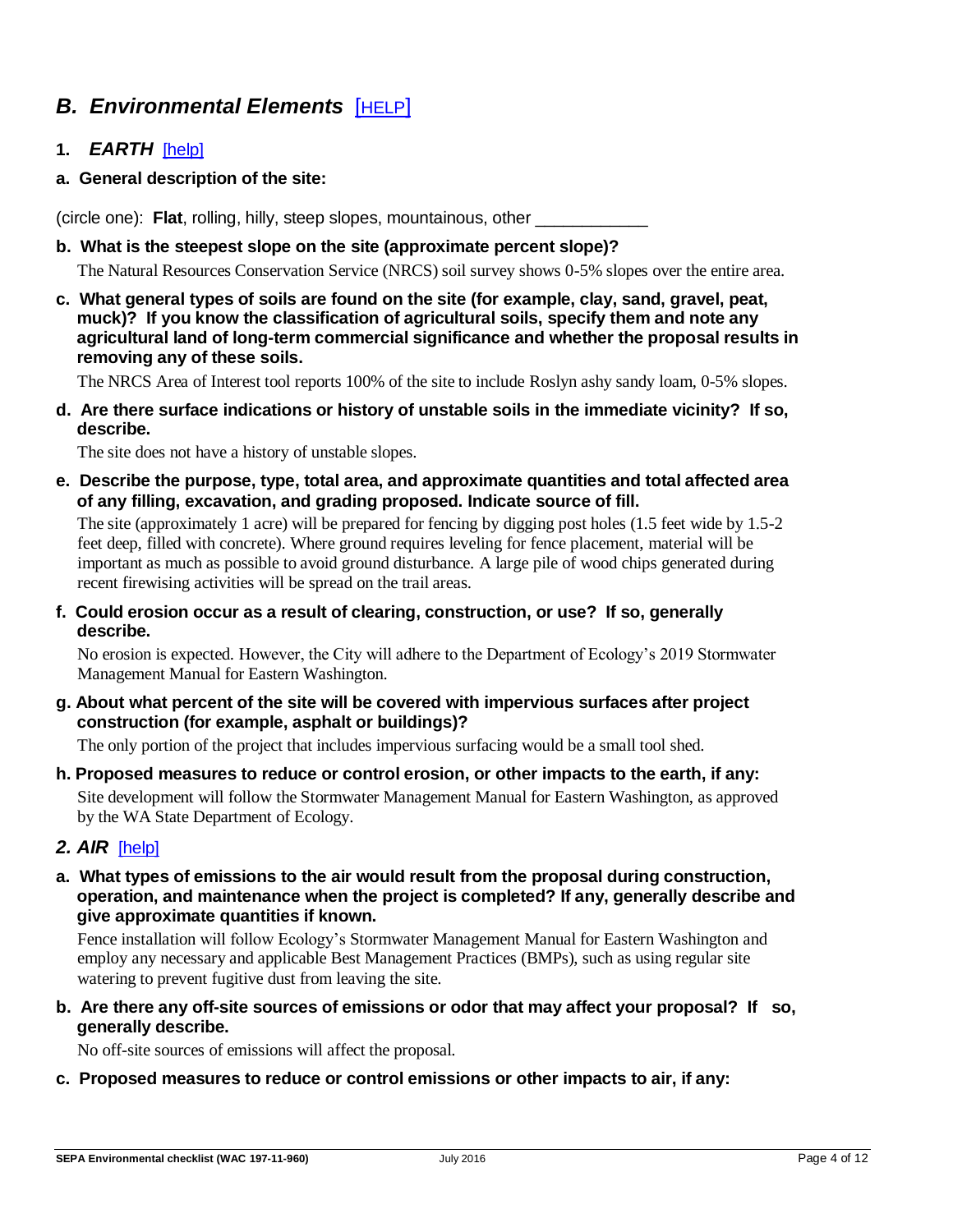Please see 2.a. above. Impacts to air will be minimized to the extent practicable through appropriate and applicable BMPs.

- *3. WATER*[\[help\]](https://ecology.wa.gov/Regulations-Permits/SEPA/Environmental-review/SEPA-guidance/SEPA-checklist-guidance/SEPA-Checklist-Section-B-Environmental-elements/Environmental-elements-3-Water)
- **a. Surface Water:** [\[help\]](https://ecology.wa.gov/Regulations-Permits/SEPA/Environmental-review/SEPA-guidance/SEPA-checklist-guidance/SEPA-Checklist-Section-B-Environmental-elements/Environmental-elements-3-Water/Environmental-elements-Surface-water)
	- **1) Is there any surface water body on or in the immediate vicinity of the site (including year-round and seasonal streams, saltwater, lakes, ponds, wetlands)? If yes, describe type and provide names. If appropriate, state what stream or river it flows into.**

No surface waters are adjacent to or within the immediate vicinity of the site.

- **2) Will the project require any work over, in, or adjacent to (within 200 feet) the described waters? If yes, please describe and attach available plans.** Not applicable.
- **3) Estimate the amount of fill and dredge material that would be placed in or removed from surface water or wetlands and indicate the area of the site that would be affected. Indicate the source of fill material.**

Not applicable.

- **4) Will the proposal require surface water withdrawals or diversions? Give general description, purpose, and approximate quantities if known.** Not applicable.
- **5) Does the proposal lie within a 100-year floodplain? If so, note location on the site plan.** The site is not within or adjacent to floodplain areas.
- **6) Does the proposal involve any discharges of waste materials to surface waters? If so, describe the type of waste and anticipated volume of discharge.** Not applicable.
- **b. Ground Water:** [\[help\]](https://ecology.wa.gov/Regulations-Permits/SEPA/Environmental-review/SEPA-guidance/SEPA-checklist-guidance/SEPA-Checklist-Section-B-Environmental-elements/Environmental-elements-3-Water/Environmental-elements-Groundwater)
	- **1) Will groundwater be withdrawn from a well for drinking water or other purposes? If so, give a general description of the well, proposed uses and approximate quantities withdrawn from the well. Will water be discharged to groundwater? Give general description, purpose, and approximate quantities if known.**

No groundwater will be intercepted during this project.

**2) Describe waste material that will be discharged into the ground from septic tanks or other sources, if any (for example: Domestic sewage; industrial, containing the following chemicals. . . ; agricultural; etc.). Describe the general size of the system, the number of such systems, the number of houses to be served (if applicable), or the number of animals or humans the system(s) are expected to serve.**

No groundwater will be intercepted during this project.

- **c. Water runoff (including stormwater):**
	- **1) Describe the source of runoff (including storm water) and method of collection and disposal, if any (include quantities, if known). Where will this water flow? Will this water flow into other waters? If so, describe.**

No impacts to stormwater runoff or flow are anticipated. Stormwater will disperse and/or infiltrate onsite.

**2) Could waste materials enter ground or surface waters? If so, generally describe.**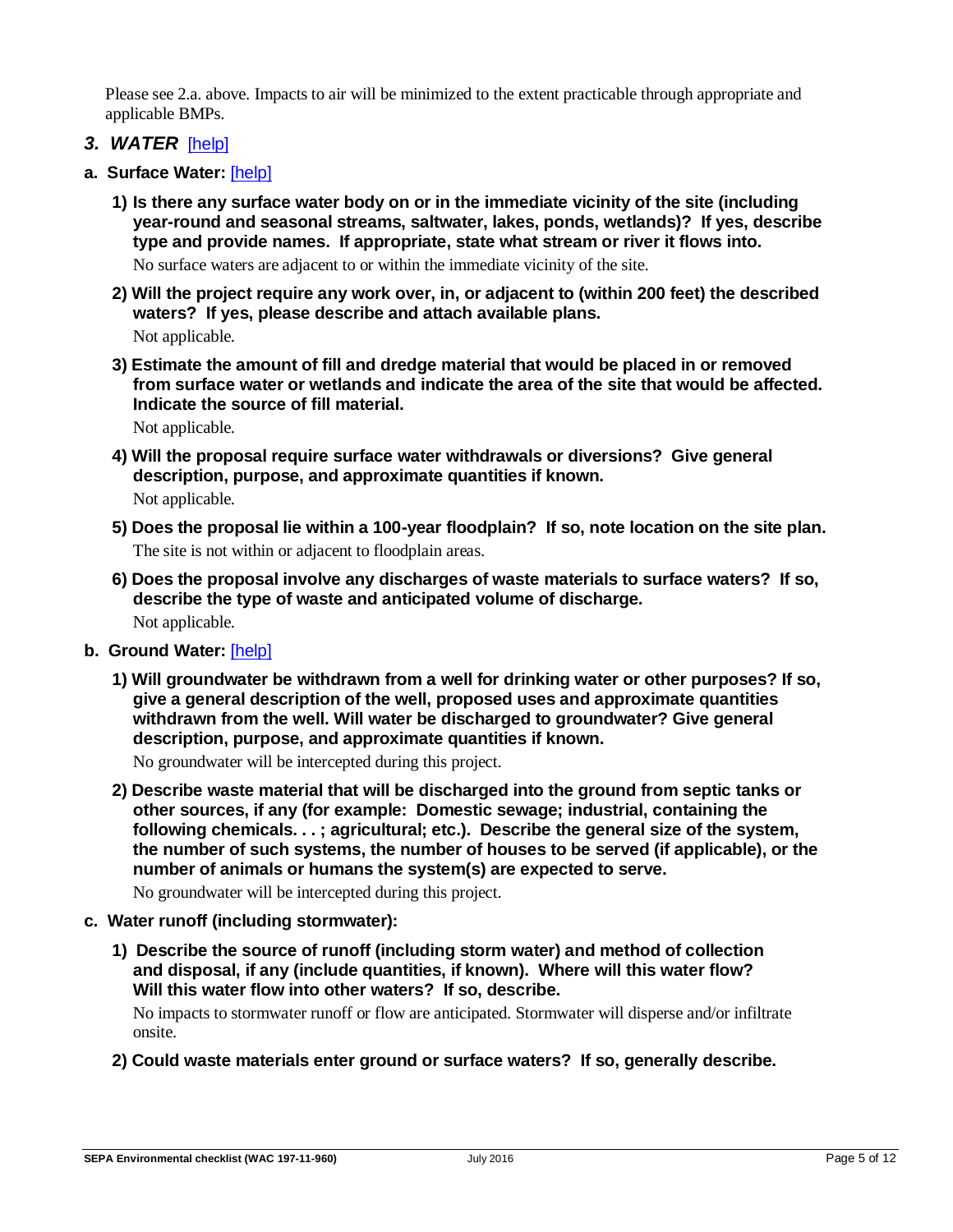No waste material is anticipated to enter ground or surface waters. The City will monitor for erosion control and prevent trackout to prevent transport of sediment to the stormwater system. Dog waste will be removed from the site.

**3) Does the proposal alter or otherwise affect drainage patterns in the vicinity of the site? If so, describe.**

Drainage patterns should not change. Drainage by infiltration is anticipated to remain effective.

## **d. Proposed measures to reduce or control surface, ground, and runoff water, and drainage pattern impacts, if any:**

Not applicable.

## *4. PLANTS* [\[help\]](https://ecology.wa.gov/Regulations-Permits/SEPA/Environmental-review/SEPA-guidance/SEPA-checklist-guidance/SEPA-Checklist-Section-B-Environmental-elements/Environmental-elements-4-Plants)

## **a. Check the types of vegetation found on the site:**

- deciduous tree: alder, maple, aspen, other
- X evergreen tree: fir, cedar, pine, other
- $X$  shrubs
- \_X\_\_grass
- \_\_\_\_pasture
- \_\_\_\_crop or grain
- \_\_\_\_Orchards, vineyards or other permanent crops.
- wet soil plants: cattail, buttercup, bullrush, skunk cabbage, other
- \_\_\_\_water plants: water lily, eelgrass, milfoil, other
- other types of vegetation

#### **b. What kind and amount of vegetation will be removed or altered?**

Vegetation removal will be avoided. Where unavoidable, vegetation may be removed to locate fencing. However, fire prone vegetation will be removed (e.g., dead tree limbs, needles, dry ladder fuels, etc.).

#### **c. List threatened and endangered species known to be on or near the site.**

No threatened or endangered plant species are known to be on or near the site.

#### **d. Proposed landscaping, use of native plants, or other measures to preserve or enhance vegetation on the site, if any:**

Trees will be left in place, unless they are deemed danger trees or are recommended for removal due to fire risk at the recommendation of the Department of Natural Resources.

#### **e. List all noxious weeds and invasive species known to be on or near the site.**

Cheatgrass, and other weeds typical of eastern Washington may currently be found onsite. Weed management will continue in cooperation with the Kittitas County Weed Management Board. If necessary, notices will be posted, or the park closed to reduce potential impacts to dogs and owners.

#### 5. ANIMALS [\[help\]](https://ecology.wa.gov/Regulations-Permits/SEPA/Environmental-review/SEPA-guidance/SEPA-checklist-guidance/SEPA-Checklist-Section-B-Environmental-elements/Environmental-elements-5-Animals)

#### **a. List any birds and other animals which have been observed on or near the site or are known to be on or near the site.**

#### **Examples include:**

birds: **hawk**, heron, eagle, **songbirds**, other: various duck species, geese, and other local waterfowl mammals: **deer**, bear, elk, beaver, other: fish: bass, salmon, trout, herring, shellfish, other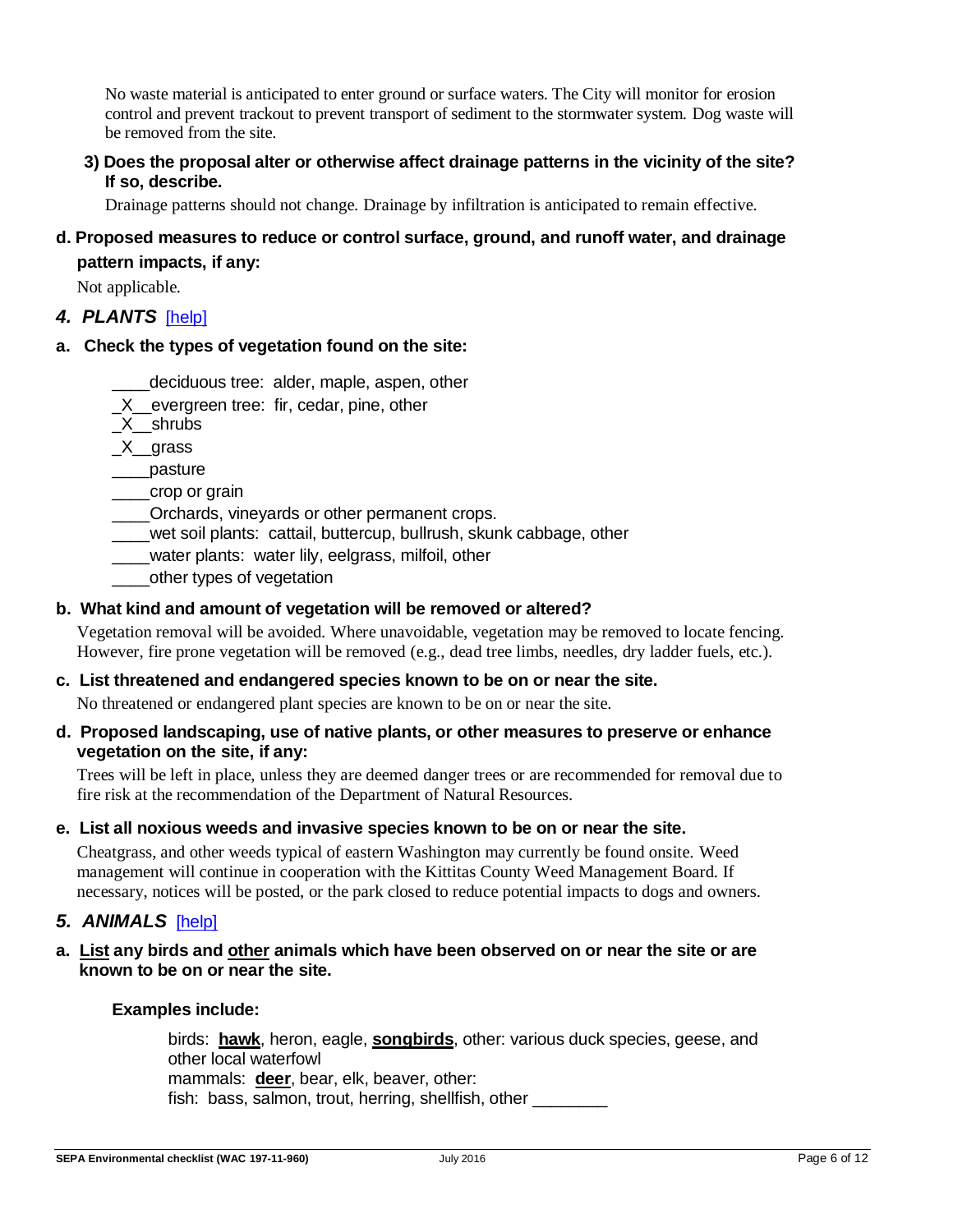#### **b. List any threatened and endangered species known to be on or near the site.**

No threatened or endangered animal species are known to be on or near the site.

**c. Is the site part of a migration route? If so, explain.** 

The site is not known to be part of a migration route.

**d. Proposed measures to preserve or enhance wildlife, if any:** 

Tree will not be removed unless deemed dangerous, which will preserve tree habitat.

**e. List any invasive animal species known to be on or near the site.**

No known invasive species are known to be on or near the site.

## *6. ENERGY AND NATURAL RESOURCES*[\[help\]](https://ecology.wa.gov/Regulations-Permits/SEPA/Environmental-review/SEPA-guidance/SEPA-checklist-guidance/SEPA-Checklist-Section-B-Environmental-elements/Environmental-elements-6-Energy-natural-resou)

**a. What kinds of energy (electric, natural gas, oil, wood stove, solar) will be used to meet the completed project's energy needs? Describe whether it will be used for heating, manufacturing, etc.**

No energy usage is planned at this time.

**b. Would your project affect the potential use of solar energy by adjacent properties? If so, generally describe.**

The project would not affect the potential use of solar energy on adjacent properties.

**c. What kinds of energy conservation features are included in the plans of this proposal? List other proposed measures to reduce or control energy impacts, if any:**

No methods of energy mitigation is proposed.

- *7. ENVIRONMENTAL HEALTH*[\[help\]](https://ecology.wa.gov/Regulations-Permits/SEPA/Environmental-review/SEPA-guidance/SEPA-checklist-guidance/SEPA-Checklist-Section-B-Environmental-elements/Environmental-elements-7-Environmental-health)
- **a. Are there any environmental health hazards, including exposure to toxic chemicals, risk of fire and explosion, spill, or hazardous waste, that could occur as a result of this proposal? If so, describe.**
	- **1) Describe any known or possible contamination at the site from present or past uses.** There is no known history of contamination, nor use of this forested site.
	- **2) Describe existing hazardous chemicals/conditions that might affect project development and design. This includes underground hazardous liquid and gas transmission pipelines located within the project area and in the vicinity.**

There are no known hazards. The City will call in a "locate" prior to work to determine whether any underground utilities must be considered prior to fence post placement.

**3) Describe any toxic or hazardous chemicals that might be stored, used, or produced during the project's development or construction, or at any time during the operating life of the project.**

There is no known history of contamination, nor use of this forested site.

**4) Describe special emergency services that might be required.**

Emergency services are not anticipated. However, during fence construction activities, the City will notify emergency services in the case of accident or injury. During park operation, there is a risk of dog or human injury, typical of an off-leash dog park, in which case all appropriate emergency services are available nearby. Appropriate warning signs will be placed onsite, and children will be discouraged from entering the off-leash area without a parent.

5) **Proposed measures to reduce or control environmental health hazards, if any:**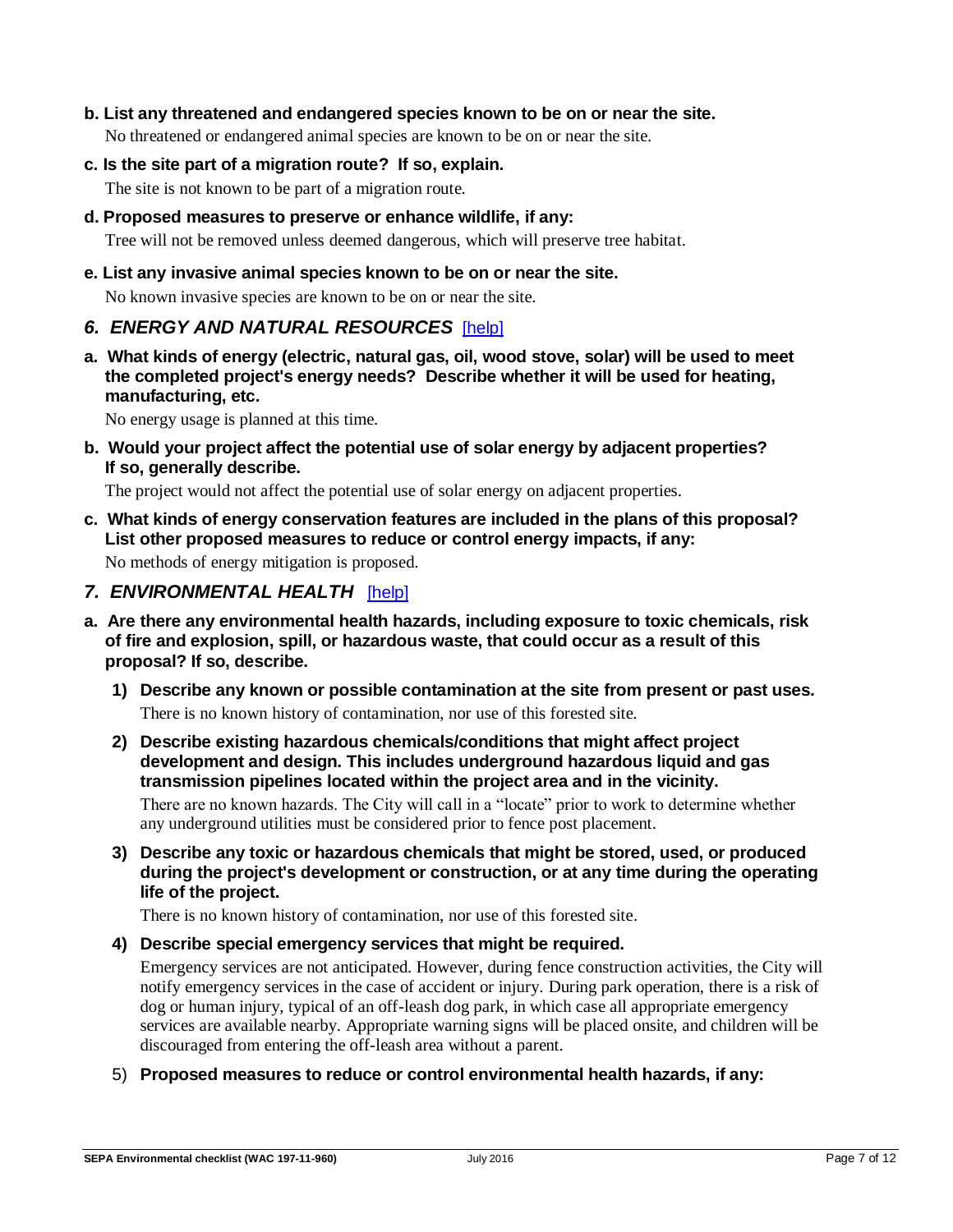BMPs will be employed to reduce or eliminate environmental hazards such as air quality from fugitive dust.

## *b. NOISE*

### **1) What types of noise exist in the area which may affect your project (for example: traffic, equipment, operation, other)?**

The project is located just north of the Interstate 90 interchange (Exit 84 westbound onramp, eastbound offramp). As such, freeway noise is constant. The proposed park is also just across Douglas Munro Blvd from the City's largest shopping district. Dogs are unlikely to raise the noise levels above ambient at this location. The Laurel Hill Memorial Park Cemetery is adjacent to the proposed park location. To respect the cemetery, the dog park will close on significant dates such as anniversaries paying tribute to Douglas Munro, WWII Coast Guard Medal of Honor recipient.

#### **2) What types and levels of noise would be created by or associated with the project on a short-term or a long-term basis (for example: traffic, construction, operation, other)? Indicate what hours noise would come from the site.**

The project will create short-term noise during fence construction, and will include typical dog park noises thereafter. Occasional dog-related events may also produce noise at the site for short periods of time.

#### **3) Proposed measures to reduce or control noise impacts, if any:**

Short-term temporary noise impacts will be created by site preparation and fence installation.

The Laurel Hill Memorial Park Cemetery is adjacent to the proposed park location. To respect the cemetery, the dog park will close on significant dates such as anniversaries paying tribute to Douglas Munro, WWII Coast Guard Medal of Honor recipient. Other noise reduction measures may include onsite signage to notify dog park visitors of services, requesting respectful conduct.

## *8. LAND AND SHORELINE USE* [\[help\]](https://ecology.wa.gov/Regulations-Permits/SEPA/Environmental-review/SEPA-guidance/SEPA-checklist-guidance/SEPA-Checklist-Section-B-Environmental-elements/Environmental-elements-8-Land-shoreline-use)

#### **a. What is the current use of the site and adjacent properties? Will the proposal affect current land uses on nearby or adjacent properties? If so, describe.**

The site is currently a stand of primarily ponderosa pine trees. The site is zoned Public Reserve, which is also the land use designation. The project will not affect the current land uses on nearby or adjacent properties which are Public Reserve or Entry Commercial.

**b. Has the project site been used as working farmlands or working forest lands? If so, describe. How much agricultural or forest land of long-term commercial significance will be converted to other uses as a result of the proposal, if any? If resource lands have not been designated, how many acres in farmland or forest land tax status will be converted to nonfarm or nonforest use?**

The site has never been used for agricultural purposes.

**1) Will the proposal affect or be affected by surrounding working farm or forest land normal business operations, such as oversize equipment access, the application of pesticides, tilling, and harvesting? If so, how:**

Not applicable.

#### **c. Describe any structures on the site.**

The US Forest Service is adjacent to the site to the east and north and eastern property boundaries are marked by existing wood rail and cyclone fence.

**d. Will any structures be demolished? If so, what?**

Not applicable

## **e. What is the current zoning classification of the site?**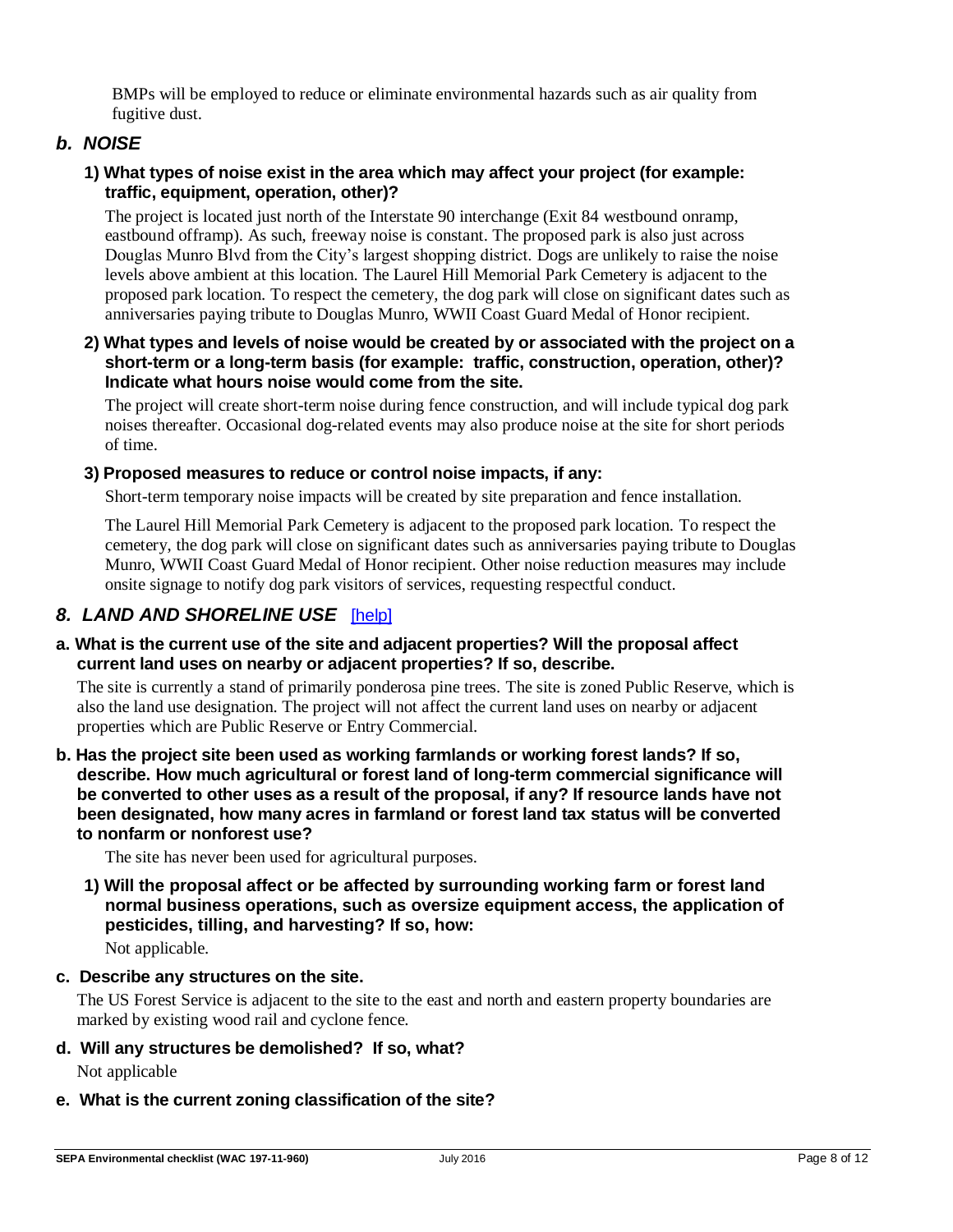The site is zoned Public Reserve, which is generally for government facilities and open spaces.

- **f. What is the current comprehensive plan designation of the site?** The current land use designation is Public Reserve.
- **g. If applicable, what is the current shoreline master program designation of the site?** Not applicable
- **h. Has any part of the site been classified as a critical area by the city or county? If so, specify.**

No critical areas are found near or on the site.

- **i. Approximately how many people would reside or work in the completed project?** Not applicable
- **j. Approximately how many people would the completed project displace?** The project will not displace any people.
- **k. Proposed measures to avoid or reduce displacement impacts, if any:** Not applicable
- **l. Proposed measures to ensure the proposal is compatible with existing and projected land uses and plans, if any:**

The project was contemplated within the 2019 Comprensive Plan.

**m. Proposed measures to reduce or control impacts to agricultural and forest lands of long-term commercial significance, if any:**

Not applicable

## *9. HOUSING*[\[help\]](https://ecology.wa.gov/Regulations-Permits/SEPA/Environmental-review/SEPA-guidance/SEPA-checklist-guidance/SEPA-Checklist-Section-B-Environmental-elements/Environmental-elements-9-Housing)

**a. Approximately how many units would be provided, if any? Indicate whether high, middle, or low-income housing.**

This project will not create any housing.

**b. Approximately how many units, if any, would be eliminated? Indicate whether high, middle, or low-income housing.**

Not applicable

**c. Proposed measures to reduce or control housing impacts, if any:** Not applicable

*10. AESTHETICS*[\[help\]](https://ecology.wa.gov/Regulations-Permits/SEPA/Environmental-review/SEPA-guidance/SEPA-checklist-guidance/SEPA-Checklist-Section-B-Environmental-elements/Environmental-elements-10-Aesthetics)

**a. What is the tallest height of any proposed structure(s), not including antennas; what is the principal exterior building material(s) proposed?**

The fence height would be 5 feet at the tallest and the tool shed would be approximately 8 feet at the tallest.

- **b. What views in the immediate vicinity would be altered or obstructed?** No views would be obstructed.
- **c. Proposed measures to reduce or control aesthetic impacts, if any:**

The project includes an aesthetically pleasing wood rail fence with wire backing, rather than a cyclone fence, which will be more conducive to a park-like feel.

## *11. LIGHT AND GLARE* [\[help\]](https://ecology.wa.gov/Regulations-Permits/SEPA/Environmental-review/SEPA-guidance/SEPA-checklist-guidance/SEPA-Checklist-Section-B-Environmental-elements/Environmental-elements-11-Light-glare)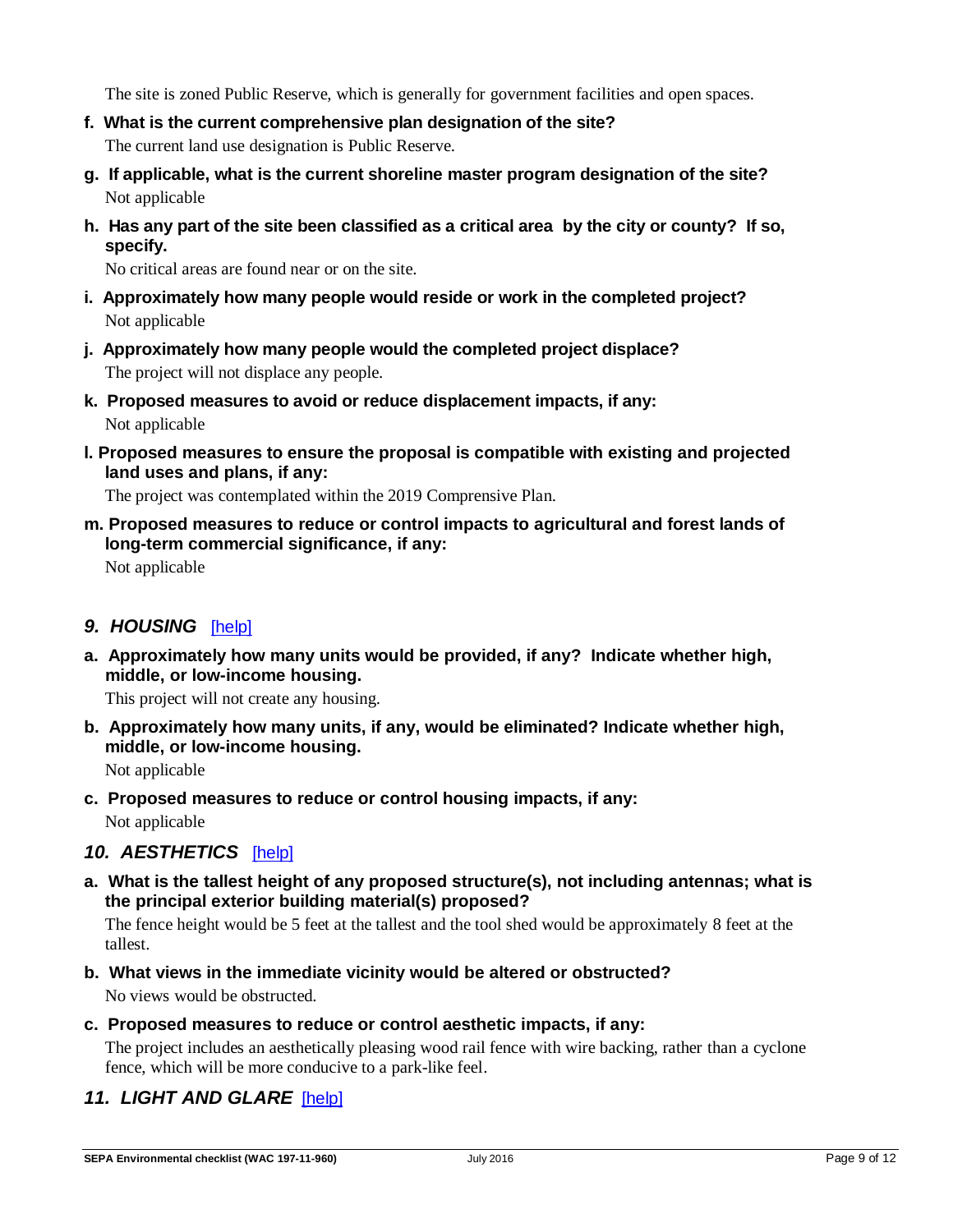### **a. What type of light or glare will the proposal produce? What time of day would it mainly occur?**

No light or glare issues would be produced by the proposed expansion during construction. The park is not anticipated to include lighting at this time.

- **b. Could light or glare from the finished project be a safety hazard or interfere with views?** Light impacts will not be a safety hazard or interfere with views.
- **c. What existing off-site sources of light or glare may affect your proposal?** The dog park project will not be impacted by offsite light or glare.
- **d. Proposed measures to reduce or control light and glare impacts, if any:** Not applicable.

## *12. RECREATION*[\[help\]](https://ecology.wa.gov/Regulations-Permits/SEPA/Environmental-review/SEPA-guidance/SEPA-checklist-guidance/SEPA-Checklist-Section-B-Environmental-elements/Environmental-elements-12-Recreation)

**a. What designated and informal recreational opportunities are in the immediate vicinity?**

The project is a proposed 1-acre off-leash dog park with will increase Cle Elum's recreational resources and resources available to the traveling public who need to stop off of I-90 to let their dogs out and stretch their legs. The proposed site is convenient not only to travelers, but to neighTrails and parks also exist within a few miles in any direction from the site.

**b. Would the proposed project displace any existing recreational uses? If so, describe.**

The proposed project will not displace any existing recreational uses.

**c. Proposed measures to reduce or control impacts on recreation, including recreation opportunities to be provided by the project or applicant, if any:**

No negative impacts to recreation or recreational opportunities are anticipated.

## *13. HISTORIC AND CULTURAL PRESERVATION*[\[help\]](https://ecology.wa.gov/Regulations-Permits/SEPA/Environmental-review/SEPA-guidance/SEPA-checklist-guidance/SEPA-Checklist-Section-B-Environmental-elements/Environmental-elements-13-Historic-cultural-p)

**a. Are there any buildings, structures, or sites, located on or near the site that are over 45 years old listed in or eligible for listing in national, state, or local preservation registers ? If so, specifically describe.**

The Central Washington University (CWU) Archaeology Program, led by Dr. Steve Hackenberger will evaluate the project limits for cultural, archaeological, or historic resources.

**b. Are there any landmarks, features, or other evidence of Indian or historic use or occupation? This may include human burials or old cemeteries. Are there any material evidence, artifacts, or areas of cultural importance on or near the site? Please list any professional studies conducted at the site to identify such resources.**

The project area is within the territory of the Kittitas or Upper Yakama people with documented archeological evidence of indigenous occupation in the Cle Elum area. This information will be documented as part of this project.

**c. Describe the methods used to assess the potential impacts to cultural and historic resources on or near the project site. Examples include consultation with tribes and the department of archeology and historic preservation, archaeological surveys, historic maps, GIS data, etc.** 

The City will partner with CWU Archeologists to review the site and determine whether any cultural, historic, or archaeological resources exist within the project footprint.

**d. Proposed measures to avoid, minimize, or compensate for loss, changes to, and disturbance to resources. Please include plans for the above and any permits that may be required.**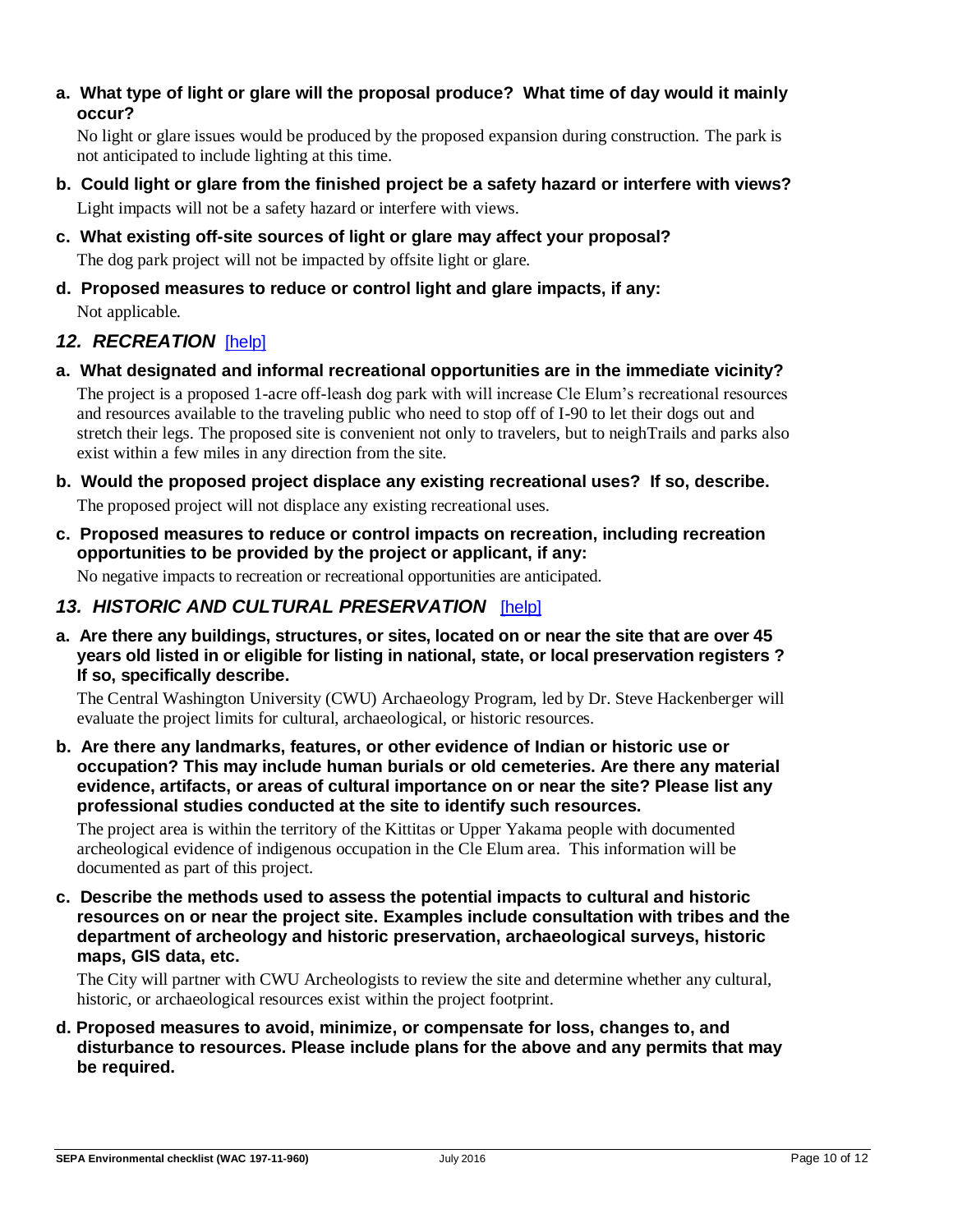Once the cultural resources review has taken place, the City will review the results and recommendations for impact avoidance if necessary. This data will be shared with DAHP to determine whether a permit for site development is warranted.

## *14. TRANSPORTATION*[\[help\]](https://ecology.wa.gov/Regulations-Permits/SEPA/Environmental-review/SEPA-guidance/SEPA-checklist-guidance/SEPA-Checklist-Section-B-Environmental-elements/Environmental-elements-14-Transportation)

- **a. Identify public streets and highways serving the site or affected geographic area and describe proposed access to the existing street system. Show on site plans, if any.** Douglas Munro Blvd serves this site.
- **b. Is the site or affected geographic area currently served by public transit? If so, generally describe. If not, what is the approximate distance to the nearest transit stop?** The site is not currently served by public transit. However, the nearest public transit safety is located approximately 3 blocks walking distance from the site.
- **c. How many additional parking spaces would the completed project or non-project proposal have? How many would the project or proposal eliminate?**

The current project phase will include adjacent shoulder parking. See site plan above.

**d. Will the proposal require any new or improvements to existing roads, streets, pedestrian, bicycle or state transportation facilities, not including driveways? If so, generally describe (indicate whether public or private).**

No additional public improvements are proposed.

**e. Will the project or proposal use (or occur in the immediate vicinity of) water, rail, or air transportation? If so, generally describe.**

The project will not use water, rail, or air transportation.

**f. How many vehicular trips per day would be generated by the completed project or proposal? If known, indicate when peak volumes would occur and what percentage of the volume would be trucks (such as commercial and nonpassenger vehicles). What data or transportation models were used to make these estimates?**

The project may result in additional vehicular trips per day from visitors to the proposed park. However, it is anticipated that these added trips would not reduce the Level of Service (LOS) on adjacent roads below the City's standard of LOS C.

**g. Will the proposal interfere with, affect or be affected by the movement of agricultural and forest products on roads or streets in the area? If so, generally describe.**

The proposal will not interfere with or be affected by the movement of products on roads as the site is away from any travel pathways or corridors realted to agriculture or forestry.

#### **h. Proposed measures to reduce or control transportation impacts, if any:**

Not applicable

## *15. PUBLIC SERVICES*[\[help\]](https://ecology.wa.gov/Regulations-Permits/SEPA/Environmental-review/SEPA-guidance/SEPA-checklist-guidance/SEPA-Checklist-Section-B-Environmental-elements/Environmental-elements-15-Public-services)

**a. Would the project result in an increased need for public services (for example: fire protection, police protection, public transit, health care, schools, other)? If so, generally describe.**

The project will not increase the need for public services, other than occasional staff maintenance of the property.

## **b. Proposed measures to reduce or control direct impacts on public services, if any.**

Not applicable

16. UTILITIES [\[help\]](https://ecology.wa.gov/Regulations-Permits/SEPA/Environmental-review/SEPA-guidance/SEPA-checklist-guidance/SEPA-Checklist-Section-B-Environmental-elements/Environmental-elements-16-Utilities)